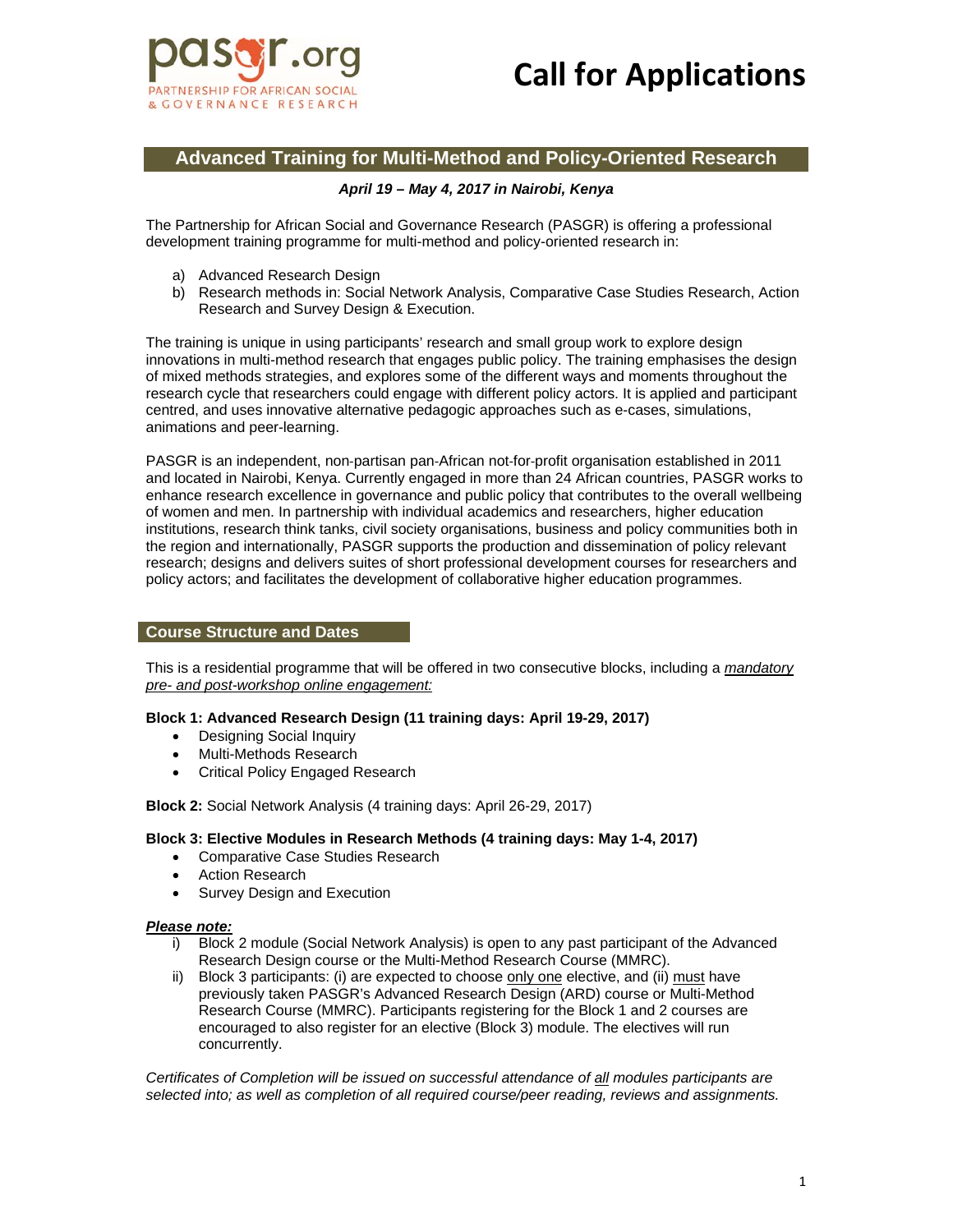#### **Target Applicant Profile**

These are high level professional development courses for *active and committed African researchers* interested in broadening their knowledge and skills in design and execution of research that lends itself to a multi-method approach application in policy-oriented social science and governance questions. Applicants working in think tanks, universities, policy-research oriented NGOs, civil society, media or government departments are encouraged to apply.

In past years, faculty who teach research methods have incorporated PASGR's training in their courses. It may also benefit university teaching staff engaged in PhD or post-doctoral research.

PASGR is especially interested in receiving applications from female researchers and researchers working in conflict or post-conflict environments.

#### **Participation fee**

This programme is heavily subsidised. PASGR will cover training and course materials costs while participants are expected to provide all other costs, including travel and residential expenses. Residential expenses (bed, breakfast and dinner) are outlined below. Participants are encouraged to bring some money to cover incidental and out-of-pocket costs as PASGR does not give per diem.

| Residential costs (bed, breakfast and dinner)   Block 2:   USD 350 | Block 1: USD 650 |
|--------------------------------------------------------------------|------------------|
|                                                                    |                  |
|                                                                    | Block 3 USD 350  |

*This training will be held in Nairobi, Kenya and the actual training location will be communicated to selected participants.* 

#### **How to Apply**

Interested applicants must submit a duly filled application form and CV. The application form can be downloaded from: http://www.pasgr.org/apply-for-research-design-methods-courses-april-may-2017/

The completed application form and updated CV should be uploaded to the appropriate link, as follows:

| Advanced Research Design (ARD) April 2017  | http://ow.ly/SiJ73074V4I |
|--------------------------------------------|--------------------------|
| Social Network Analysis April 2017         | http://ow.ly/qq5s3074VbN |
| Action Research May 2017                   | http://ow.ly/kcwB3074Ve0 |
| Comparative Case Studies Research May 2017 | http://ow.ly/yQa43074VgC |
| Survey Design & Execution May 2017         | http://ow.ly/hlhe3074ViA |

The deadline for submission of both documents is **Sunday February 5, 2017**.

For questions and/or clarification, please email nirungu@pasgr.org

**Detailed Course Content** 

### **BLOCK I: ADVANCED RESEARCH DESIGN MODULES**

#### **i) Multi-Method Research**

There is a growing interest in mixed method research among social scientists due to its relevance for policy-oriented research. The practice of mixing methods has emerged as a suitable complement to the dominant quantitative and qualitative paradigms. This module provides insights into the mixed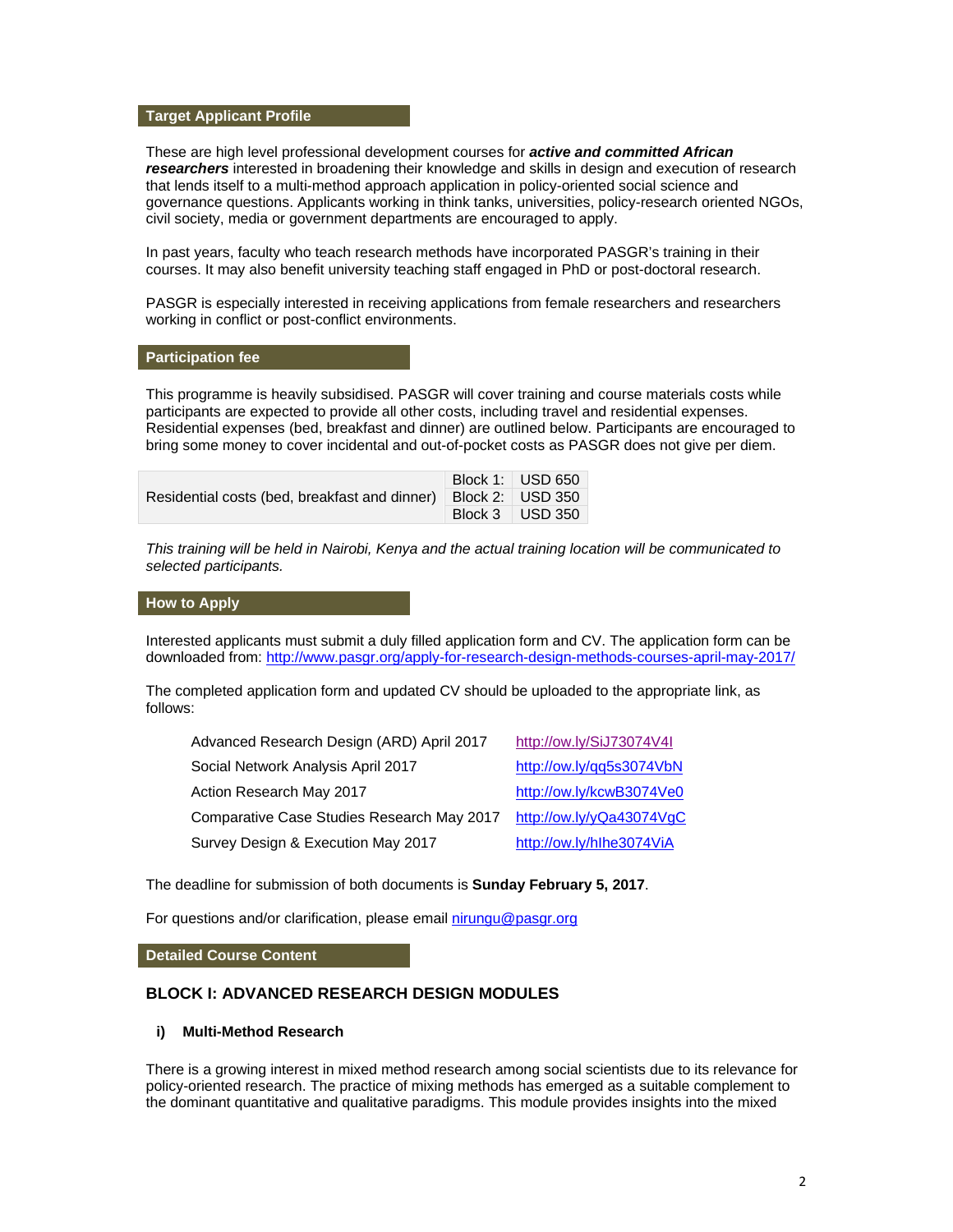method approach and its utility for policy engaged research. It examines the basic assumptions of the mixed method tradition and its fundamental principles. The module further discusses how to mix and sequence methods within a mixed method research design. The final sessions of the module provide hands-on opportunity for participants to critique selected mixed method studies. Participants also build skills that they can apply to their own research.

# **ii) Critical Policy Engagement**

Researchers engaged in policy-related work stand to benefit if they interest policy actors in the work they are doing, involve them in the various stages of their research project, and get their feedback to enrich the research design. This module aims to enhance researchers' capacity to strengthen their relationship with policy actors in order to improve their research design and the chances that their findings will be used to engage policy. The module helps participants develop knowledge and skills related to building relationships with various policy actors and decision makers. It refines participants' ability to communicate research ideas and findings. It equips them with skills to distil the key message(s) they would like to communicate to relevant policy actors.

# **iii) Designing Social Inquiry**

The module's first goal is to develop participants' critical engagement with the existing state of knowledge in their respective fields. It equips participants with the competencies to question conventional definitions of the problem, the categories or techniques used for its analysis, and possible interpretations.

It also helps participants to turn ideas or assumptions into researchable questions. This involves making explicit not only one's own possible explanations or hypothesis, but also rival ones that exist in the literature, or circulated through other media. An important part of this process is to explicitly and carefully define the key concepts in a study. Finally, it introduces participants to advances in concept formation and illustrates how concepts can be modified, redefined, or created to accurately capture the empirical events, actors, or processes being investigated.

# **BLOCK II MODULE**

## **Social Network Analysis**

Social network analysis is an analytical approach that allows researchers to analyse patterns of relationships among a set of actors. The actors are usually people, but they can also be organisations, cities, websites, nations, etc. Social network analysis can be applied to substantive problems that cut across many subjects and disciplines. Any research problem where relationships are important may benefit from social network analysis. In this course you will be introduced to the theoretical foundations and research methods used in social network analysis. The course will also explore the usefulness of social network analysis for the study of governance and public policy.

# **BLOCK II MODULES (ELECTIVES)**

## **i) Action Research**

Action research brings multiple stakeholders into the process of research and data analysis that makes the process of meaning making more robust. It allows theories of change to be tested through the action of stakeholders. By engaging multiple actors in a process, wider ownership is achieved making sustainable outcomes more likely. Action research is gaining increasing recognition amongst practitioners and policy makers as it allows evidence to be generated through the process of executing projects and policies. An important advantage of action research is that, as a deliberative and iterative process, it allows flexible responses to complex situations that are constantly evolving. Many traditional research tools build static pictures of situations which are assumed for research purposes to be relatively static.